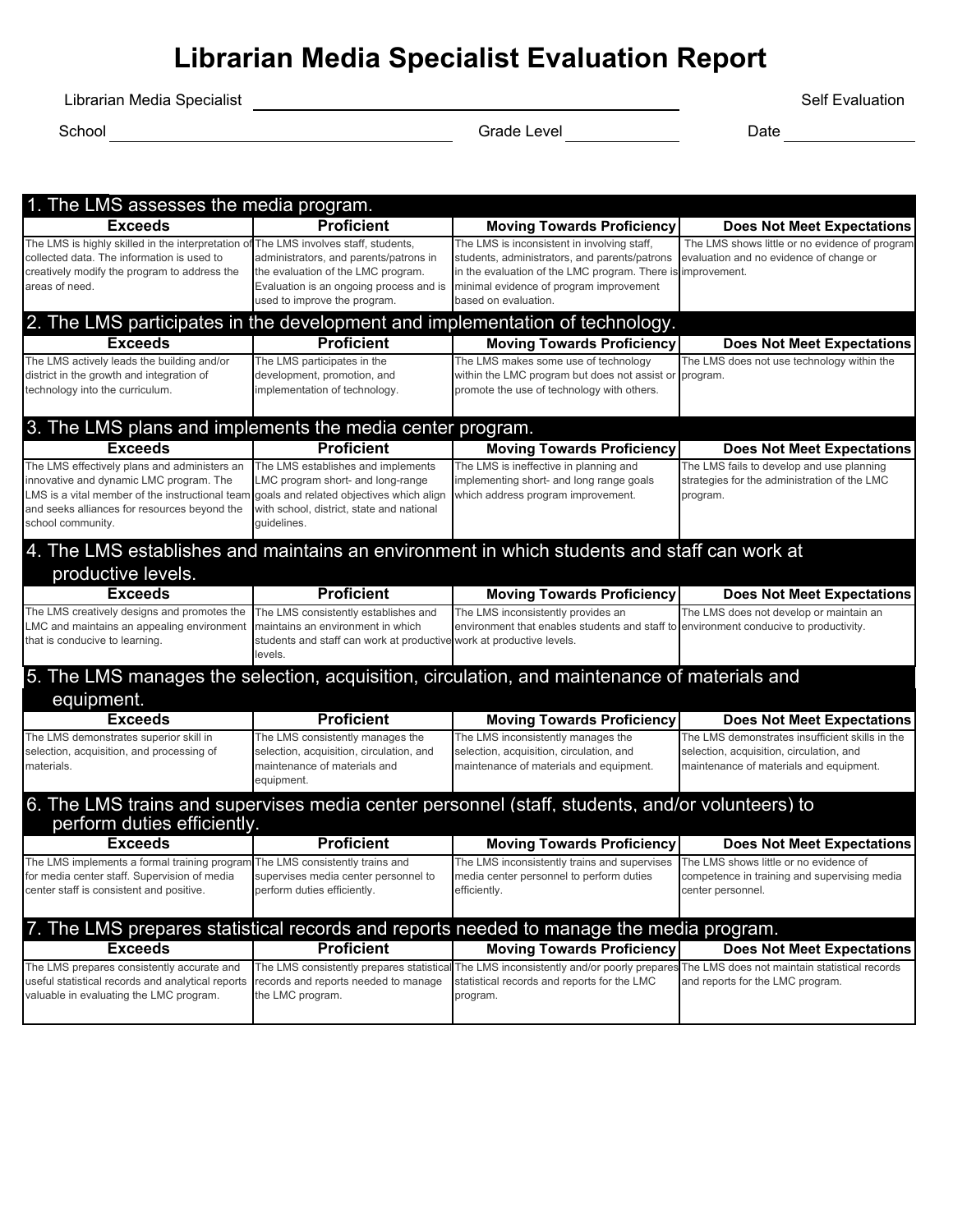## **Performance-Based Evaluation of Librarian Media Specialist**

| <b>Evaluation Report (continued)</b>                                                                                                                                                                                                                         |                                                                                                                                                    |                                                                                                        |                                                                                                                                                                 |
|--------------------------------------------------------------------------------------------------------------------------------------------------------------------------------------------------------------------------------------------------------------|----------------------------------------------------------------------------------------------------------------------------------------------------|--------------------------------------------------------------------------------------------------------|-----------------------------------------------------------------------------------------------------------------------------------------------------------------|
| Teacher                                                                                                                                                                                                                                                      | School                                                                                                                                             | Grade/Subject                                                                                          | Date                                                                                                                                                            |
| 8. The LMS plans, budgets, and maintains records according to needs and objectives of the media                                                                                                                                                              |                                                                                                                                                    |                                                                                                        |                                                                                                                                                                 |
| program.                                                                                                                                                                                                                                                     |                                                                                                                                                    |                                                                                                        |                                                                                                                                                                 |
| <b>Exceeds</b>                                                                                                                                                                                                                                               | <b>Proficient</b>                                                                                                                                  | <b>Moving Towards Proficiency</b>                                                                      | <b>Does Not Meet Expectations</b>                                                                                                                               |
| The LMS develops exceptional strategies for<br>budget planning, implementation, and record<br>keeping which enhance the LMC program.                                                                                                                         | The LMS consistently plans, budgets,<br>and maintains records according to the<br>needs and objectives of the LMC<br>program.                      | The LMS poorly prepares budget records<br>according to the needs and objectives of the<br>LMC program. | The LMS does not prepare a budget and<br>maintain accurate records of expenditures.                                                                             |
| 9. The LMS manages student behavior in a constructive manner.                                                                                                                                                                                                |                                                                                                                                                    |                                                                                                        |                                                                                                                                                                 |
| <b>Exceeds</b>                                                                                                                                                                                                                                               | <b>Proficient</b>                                                                                                                                  | <b>Moving Towards Proficiency</b>                                                                      | <b>Does Not Meet Expectations</b>                                                                                                                               |
| Criteria Exceeds Meets Progressing Does not The LMS manages student behavior in a The LMS is inconsistent in controlling student<br>Meet 53 Evaluation Report The LMS plans and constructive manner.<br>implements strategies to promote self<br>discipline. |                                                                                                                                                    | behavior.                                                                                              | The LMS shows little or no control of student<br>behavior.                                                                                                      |
| 10. The LMS implements effective teaching techniques and varied instructional strategies that<br>address the diversity of the learner.                                                                                                                       |                                                                                                                                                    |                                                                                                        |                                                                                                                                                                 |
| <b>Exceeds</b>                                                                                                                                                                                                                                               | <b>Proficient</b>                                                                                                                                  | <b>Moving Towards Proficiency</b>                                                                      | <b>Does Not Meet Expectations</b>                                                                                                                               |
| The LMS develops creative instructional<br>techniques and considers learning styles to<br>encourage self-directed learning.                                                                                                                                  | The LMS consistently implements<br>effective teaching techniques and varied<br>instructional strategies that address the<br>diversity of learners. | The LMS uses limited teaching techniques<br>and strategies to address student learning.                | The LMS shows little or no evidence of using<br>even a limited set of instructional strategies. The<br>LMS does little to address the diversity of<br>learners. |
| 11. The LMS promotes the development of effective research skills.                                                                                                                                                                                           |                                                                                                                                                    |                                                                                                        |                                                                                                                                                                 |
| <b>Exceeds</b>                                                                                                                                                                                                                                               | <b>Proficient</b>                                                                                                                                  | <b>Moving Towards Proficiency</b>                                                                      | <b>Does Not Meet Expectations</b>                                                                                                                               |
| The LMS displays superior ability in teaching<br>students to access, evaluate, and use<br>information and technology.                                                                                                                                        | The LMS consistently serves as an<br>instructional consultant.                                                                                     | The LMS is seldom perceived as an<br>instructional leader by the staff.                                | The LMS is not involved in the instructional<br>process of the school.                                                                                          |
| 12. The LMS serves as an instructional consultant.                                                                                                                                                                                                           |                                                                                                                                                    |                                                                                                        |                                                                                                                                                                 |
| <b>Exceeds</b>                                                                                                                                                                                                                                               | <b>Proficient</b>                                                                                                                                  | <b>Moving Towards Proficiency</b>                                                                      | <b>Does Not Meet Expectations</b>                                                                                                                               |
| The LMS initiates instructional assistance or is The LMS consistently serves as an<br>sought out by staff members as an instructional instructional consultant.<br>leader.                                                                                   |                                                                                                                                                    | The LMS is seldom perceived as an<br>instructional leader by the staff.                                | The LMS is not involved in the instructional<br>process of the school.                                                                                          |
|                                                                                                                                                                                                                                                              |                                                                                                                                                    | 13. The LMS demonstrates positive interpersonal relationships with students, staff, administrators,    |                                                                                                                                                                 |
| and parents/patrons.                                                                                                                                                                                                                                         |                                                                                                                                                    |                                                                                                        |                                                                                                                                                                 |
| <b>Exceeds</b><br>The LMS exhibits the ability to encourage and                                                                                                                                                                                              | <b>Proficient</b><br>The LMS consistently demonstrates                                                                                             | <b>Moving Towards Proficiency</b><br>The LMS intermittently demonstrates positive                      | <b>Does Not Meet Expectations</b><br>The LMS shows little or no interest in working                                                                             |
| develop involved users of the LMC by<br>interacting in a professional and respectful<br>manner.                                                                                                                                                              | positive interpersonal relationships with<br>students, staff, administrators, and<br>parents/patrons.                                              | interpersonal relationships with students, staff,<br>administrators, and parents/patrons.              | with students, staff, administrators, and parents/<br>patrons.                                                                                                  |
|                                                                                                                                                                                                                                                              |                                                                                                                                                    | 14. The LMS communicates effectively with students, staff, administrators, and parents/patrons.        |                                                                                                                                                                 |
| <b>Exceeds</b>                                                                                                                                                                                                                                               | <b>Proficient</b>                                                                                                                                  | <b>Moving Towards Proficiency</b>                                                                      | <b>Does Not Meet Expectations</b>                                                                                                                               |
| The LMS employs a variety of innovative<br>communication methods to promote the LMC<br>program. The LMS excels in keeping people<br>informed.                                                                                                                | The LMS consistently communicates<br>effectively with students, staff,<br>administrators, and parents/ patrons.                                    | The LMS inconsistently communicates with<br>students, staff, administrators, and parents/<br>patrons.  | The LMS shows little or no interest in<br>communicating effectively with students, staff,<br>administrators, and parents/patrons.                               |

| 15. The LMS participates in professional growth activities.                                                                                                                                                                                           |                   |                                   |                                                                                                                                                                       |
|-------------------------------------------------------------------------------------------------------------------------------------------------------------------------------------------------------------------------------------------------------|-------------------|-----------------------------------|-----------------------------------------------------------------------------------------------------------------------------------------------------------------------|
| Exceeds                                                                                                                                                                                                                                               | <b>Proficient</b> | <b>Moving Towards Proficiency</b> | <b>Does Not Meet Expectations</b>                                                                                                                                     |
| The LMS is a leader and actively participates in The LMS holds positions of leadership in The LMS consistently participates in<br>professional activities at building, district, state, professional organizations.<br>regional, and national levels. |                   | professional growth activities.   | The LMS inconsistently voluntarily participates in<br>professional growth activities The LMS seldom<br>voluntarily participates in professional growth<br>activities. |